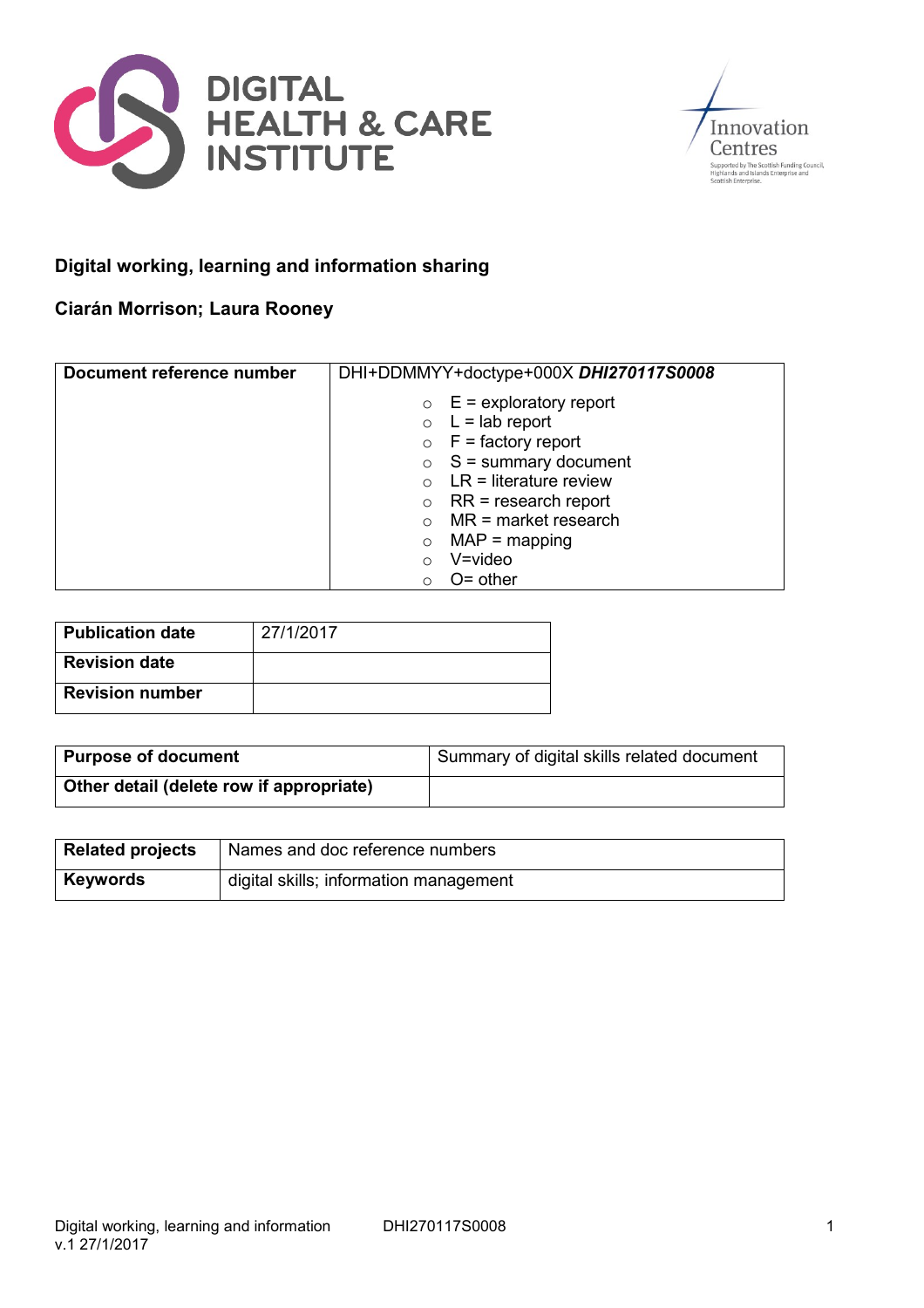



## **Digital working, learning and information sharing**

Skills for care 2014

Digital working, learning and information sharing are increasingly a day-to-day part of the lives of the workforce providing care and support, and of people with care and support needs.

Digital technology is a part of our daily lives, how we use it will continue to change the nature of care and support for years to come. Making sure that everyone can get the best out of digital technologies is an important part of enabling people to continue to live independently. So too is ensuring that these digital resources are accessible to all. Working digitally has many benefits, including improved communication, access to knowledge and expertise, resource savings and interconnecting people and organisations so that best practice can be more widely shared.

Digital working, learning and information sharing enables diverse and geographically disparate social care organisations and workers to support each other and learn from each other in a timely fashion. Digital working can encourage debate and learning as well as information exchange between workers and the people they support and their carer's. A strategic approach is required to maximise the potential value of technology in adult social care. The principles and actions outlined in this strategy will support commissioners and employers to develop the digital capability of their workforces and ensure that digital approaches to delivering car and support are open to everyone.

### **Workforce principles**

### **Three broad groupings of skills can be identified:**

- · Basic generic digital skills using mainstream technologies
- · Intermediate digital champion skills being able to help others acquire generic digital and specialist social care digital skills
- · Specialist understanding the role and benefits of specific care and support focused digital technologies

#### **Commissioners and employers need to:**

· Take a holistic view of technology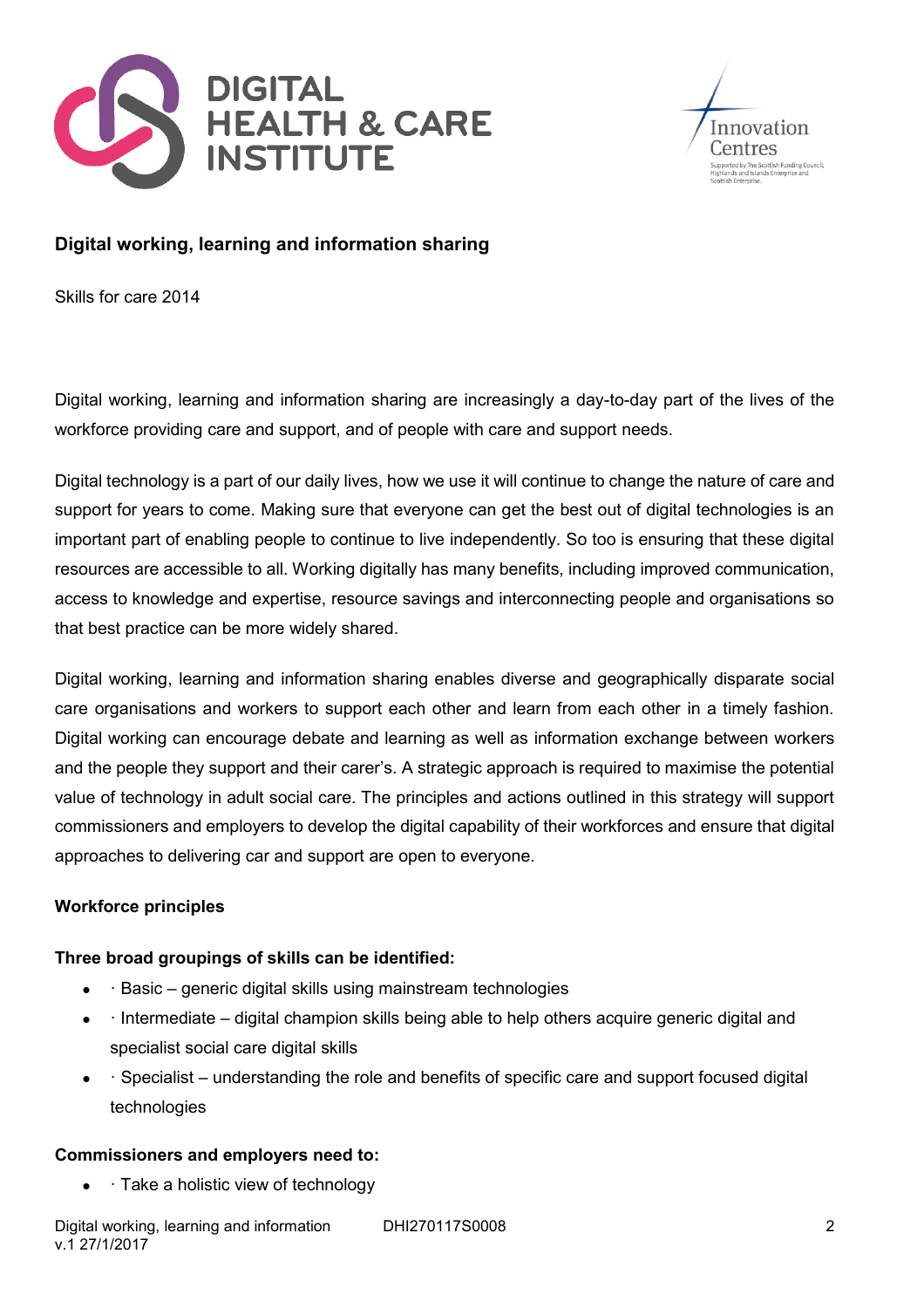



- · Recognise how people, organisations respond differently to technology; nurture champions, leaders and digital innovators
- Engage people in the development and implementation of technology for working and learning at all stages
- Understand how to adapt technology to fit the way in which people live, work and are supported

### **The principles in implementing digital working, learning and information sharing are:**

- Everyone involved in delivering care and support has the confidence and competence to work digitally and the opportunity to develop their digital skills.
- Digital learning is recognised as a crucial part of workforce development, and part of a blended approach to learning and development including the achievement of standards and qualifications.
- The potential of digital technology to enhance the lives of people with care and support needs, and that some people need help to engage with the digital technology is understood.
- Digital technologies are used in the best interests of people needing care and support and always support their choice and independence.
- Digital information is shared securely and transparently and workers, people with care and support needs, and carers have confidence in the systems used to store information electronically.

### **Strategy principles**

- **1. Everyone involved in delivering care and support has the confidence and competence to work digitally and the opportunity to develop their digital skills.**
- **2. Digital learning is recognised as a crucial part of workforce development, and part of a blended approach to learning and development including the achievement of standards and qualifications.**
- **3. The potential of digital technology to enhance the lives of people with care and support needs, and that some people need help to engage with the digital technology is understood**
- **4. Digital technologies are used in the best interests of people needing care and support and at all times to support their choice and independence.**